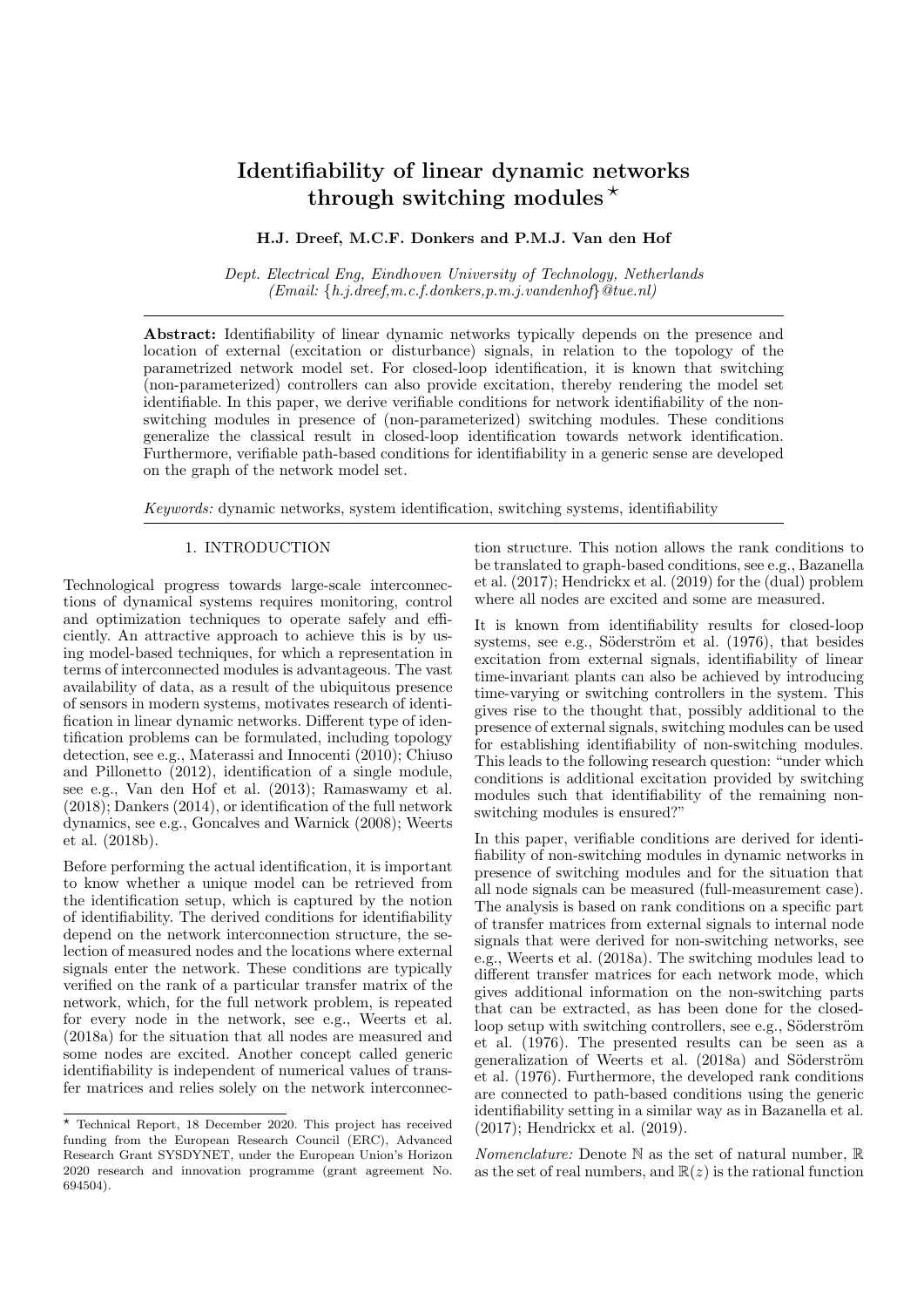field over  $\mathbb R$  with variable z.  $v_i$  denotes the *i*-th element of a vector v, and  $A_{ij}$  denotes the  $(i, j)$ -th entry of a matrix A. The cardinality of a set  $V$  is given by  $|V|$ .

## 2. PROBLEM STATEMENT

In this section, a dynamic network model and an associated model set is formulated in which switching modules can be captured. The model set is based on the separation of parametrized non-switching modules and nonparametrized switching modules. Following this setup, network identifiability can be defined for networks with switching modules.

#### 2.1 Module switching dynamic network setup

Following the dynamic network setup proposed in Van den Hof et al. (2013); Weerts et al. (2018a), a dynamic network consists of L scalar internal variables, nodes or vertices  $w_j, j \in \{1, \ldots, L\}$ , and K external variables  $r_k, k \in$  $\{1, \ldots, K\}$  that can be manipulated by the user. Each internal variable is described as:

$$
w_j(t) = \sum_{i=1}^{L} G_{ji}(q)w_i(t) + \sum_{k=1}^{K} R_{jk}(q)r_k(t) + v_j(t)
$$
 (1)

where  $q^{-1}$  is the delay operator, i.e.,  $q^{-1}w_j(t) = w_j(t-1)$ and  $t \in \mathbb{N}$  denotes time. The modules  $G_{ji}$  contain the dynamic relationship between the nodes, excluding self-loops, i.e.,  $G_{jj} = 0$  for all j. Unmeasured process noise variables  $v_j$  are included, where the vector process  $v = [v_1 \dots v_L]^\top$  is modelled as a stationary stochastic process with rational spectral density  $\Phi_v(\omega)$ , such that there exists a p-dimensional (zero-mean) white noise process  $e := [e_1 \dots e_p]^\top$ , with  $p \leq L$  and covariance matrix  $\Lambda > 0$ such that

$$
v(t) = H(q)e(t).
$$

The combination of all the  $L$  nodes can be written in terms of the full network expression

$$
\begin{bmatrix} w_1 \\ w_2 \\ \vdots \\ w_L \end{bmatrix} = \begin{bmatrix} 0 & G_{12} & \cdots & G_{1L} \\ G_{21} & 0 & \ddots & \vdots \\ \vdots & \ddots & \ddots & G_{L-1L} \\ G_{L1} & \cdots & G_{LL-1} & 0 \end{bmatrix} \begin{bmatrix} w_1 \\ w_2 \\ \vdots \\ w_L \end{bmatrix} + R \begin{bmatrix} r_1 \\ r_2 \\ \vdots \\ r_K \end{bmatrix} + H \begin{bmatrix} e_1 \\ e_2 \\ \vdots \\ e_p \end{bmatrix}, \tag{2}
$$

where dependence on  $q$  is omitted for compactness of notation. The compact form of (2) is given by

$$
w = Gw + Rr + He.
$$
 (3)

A network model that includes these concepts and the considered properties in this work is defined below.

Definition 1. (Network model). A network model of L nodes, and  $K$  external excitation signals, with a noise process of rank  $p \leq L$  is defined by the quadruple:

$$
M = (G, R, H, \Lambda)
$$

with

- $G \in \mathbb{R}^{L \times L}(z)$ , diagonal entries 0, all modules proper and stable;  $1$
- $R \in \mathbb{R}^{L \times K'}(z)$ , proper;
- $H \in \mathbb{R}^{L \times p}(z)$ , stable, with a left stable inverse and satisfying  $H(q) = \begin{bmatrix} H_a \\ H_a \end{bmatrix}$  $H_b$ with  $H_a$  square, proper, monic, stable and minimum-phase;
- $\Lambda \in \mathbb{R}^{p \times p}, \Lambda > 0;$
- The network is well-posed  $^2$ , see e.g., Dankers (2014), with  $(I - G)^{-1}$  proper and stable.

In this definition, the flexibility of a rank-reduced noise process  $(p < L)$ , i.e., a non-square noise model H, is allowed, see e.g., Weerts et al. (2018a).

In order to capture switching modules in the defined network model, a multimode network model is defined, which contains  $m \in \mathbb{N}$  different *network modes*, where the current network mode is denoted by  $\ell$ .

Definition 2. (Multimode network model). A multimode dynamic network with  $m$  modes is defined as a finite set of network models  $M_{\ell}$ , i.e.,

$$
\mathbb{M} := \{M_{\ell}\}_{{\ell \in \{1, ..., m\}}},\tag{4}
$$

with  $M_\ell = (G_\ell, R_\ell, H_\ell, \Lambda_\ell).$ 

In this paper we will not consider the switching mechanism as such, but we will assume that in each mode the transfer functions between measured signals can be estimated from data. In this multimode network model, the modules that remain the same for every mode are called modeinvariant. Since these links may contain different dynamics or modules for some network modes, it is more convenient to introduce some graph-based concepts that specify the structure and distinguish between mode-invariant and switching links. In this setting the nodes are referred to as vertices and links as edges, for which the distinction is defined below.

Definition 3. (Multimode network graph). A multimode network graph is a directed graph  $\mathcal{G} = (\mathcal{V}, \mathcal{E})$ , which captures the structure of multimode dynamic network M, with vertex set  $\mathcal{V} := \{1, \ldots, L\}$  and the set of edges by

$$
\mathcal{E} := \{(i, j) \in \mathcal{V} \times \mathcal{V} \mid G_{ji, \ell} \neq 0 \text{ for some } \ell \in \{1, \dots, m\}\},\
$$
(5)

where the mode-invariant edges are defined by

$$
\mathcal{E}_{inv} := \{ (i,j) \in \mathcal{E} \mid G_{ji,\ell_1} = G_{ji,\ell_2} \ \forall \ \ell_1, \ell_2 \in \{1, \dots, m\} \},\
$$
(6)

and the set of switching edges as  $\mathcal{E}_s = \mathcal{E} \backslash \mathcal{E}_{inv}$ .

This multimode network graph is helpful in explicitly specifying the mode-invariant and switching parts in the multimode dynamic network. This is used in the definition of a module switching network model that is given below. Definition 4. (Module switching network model). A module switching dynamic network with  $m$  modes, is a multimode dynamic network M, with  $M_\ell = (G_\ell, R_\ell, H_\ell, \Lambda_\ell) \in$ M that satisfies

$$
R_{\ell} = R, \qquad \forall \ell \in \{1, ..., m\}
$$
  
\n
$$
H_{\ell} = H, \qquad \forall \ell \in \{1, ..., m\}
$$
  
\n
$$
\Lambda_{\ell} = \Lambda, \qquad \forall \ell \in \{1, ..., m\}
$$
  
\n
$$
G_{\ell} = G^{inv} + G_{\ell}^{s},
$$
\n(7)

<sup>1</sup> The assumption of having all modules stable is made in order to guarantee that  $T_{we}$  is a stable spectral factor of the noise process that affects the node variables.

<sup>&</sup>lt;sup>2</sup> This implies that all principal minors of  $(I - G(\infty))^{-1}$  are nonzero.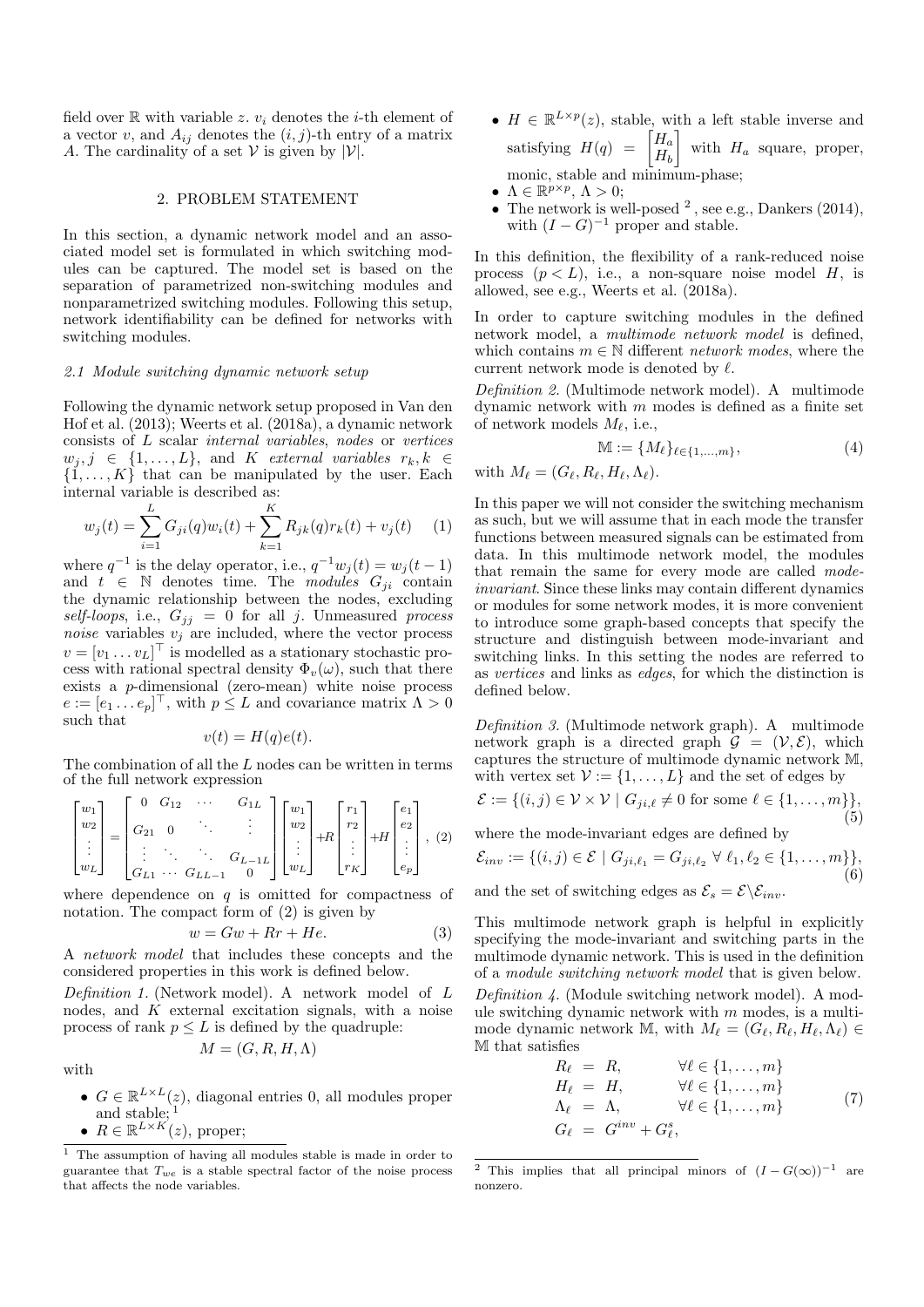where for each edge either the element in  $G_i^{inv}$  or  $G_\ell^s$ is 0, i.e., for  $(i, j) \notin \mathcal{E}_{inv}$ , it holds that  $G_{ji}^{inv} = 0$  and for  $(i, j) \notin \mathcal{E}_s$ , it holds that  $G_{ji,\ell}^s = 0$  for all  $\ell \in \{1, \ldots, m\}.$ 

#### 2.2 Full network identifiability problem

The considered problem in this paper is identifiability of the full network, in which switching modules are present with known dynamics. Therefore, in any parametrized model set for the network only the mode-invariant modules in  $\mathcal{E}_{inv}$  need to be parametrized. The restriction in parametrization leads to the following definition of the model set that is considered for the identifiability problem. Definition 5. (Module switching network model set). A

module switching network model set  $M$  for a module switching network  $M$  with  $m$  modes, is defined as

$$
\mathcal{M} := \{ \mathbb{M}(\theta), \theta \in \Theta \}
$$
 (8)

where  $\mathbb{M}(\theta) = \{M_\ell(\theta)\}_{\ell \in \{1,\ldots,m\}}$  and

$$
M_{\ell}(\theta) = (G^{inv}(\theta) + G_{\ell}^s, R(\theta), H(\theta), \Lambda(\theta))
$$
 (9)

with  $G_{ji}^{inv}(\theta)$ ,  $(i, j) \in \mathcal{E}_{inv}$  and  $\Theta$  a finite dimensional parameter space,  $\Theta \subset \mathbb{R}^{n_{\theta}}$ .

The objective for this model set is to assess whether the structural properties in terms of location and presence of excitation signals and topology of the network can distinguish different candidate models. In other words, the objective is to assess whether a unique model exists, without taking into account whether the data is informative enough. To do so, the concepts of identifiability for nonswitching networks in Weerts et al. (2018a) are generalized to include excitation through known switching modules. For this, the transfer matrices from external signals  $r$  and e to internal nodes  $w$  for all the network modes  $\ell$  are used, which for each mode are given by

with

$$
T_{\ell}(\theta) := (I - G_{\ell}(\theta))^{-1} U(\theta)
$$
 (10)

$$
U(\theta) := [R(\theta) \ H(\theta)]. \tag{11}
$$

These transfer matrices contain all the structural information used by most identification methods under mild conditions, see e.g., Weerts et al. (2018a). These are, either absence of direct feedthrough terms or of algebraic loops, which occur when all modules in a loop contain direct feedthrough terms. By this result, the following definition of network identifiability for the module switching network model set is formulated, which concerns uniqueness of elements in the model and disregards uniqueness of parameters.

Definition 6. (Module switching network identifiability).

The module switching network model set  $M$  is network identifiable from  $(r, w)$  at  $M_0 := M(\theta_0)$  if for all models  $\mathbb{M}(\theta_1) \in \mathcal{M}$ , it holds that

$$
T_{\ell}(\theta_1) = T_{\ell}(\theta_0) \ \forall \ell \in \{1, \ldots, m\} \Rightarrow \mathbb{M}(\theta_1) = \mathbb{M}(\theta_0). \tag{12}
$$

We call M globally network identifiable from  $(r, w)$  if (12) holds for all  $\mathbb{M}_0 \in \mathcal{M}$  and we call  $\mathcal M$  generically network identifiable from  $(r, w)$  if  $(12)$  holds for almost all  $\mathbb{M}_0 \in \mathcal{M}.$ 

The concept of generic identifiability follows from the concept introduced in Bazanella et al. (2017); Hendrickx et al. (2019) for non-switching networks. The above definitions differ from the ones in literature by allowing information contained in transfer matrices for all network modes together to draw conclusions on the existence of a unique model. All the transfer matrices act as additional equations to solve for the unknown elements, which is the main aspect that will be exploited in this paper.

# 3. RANK CONDITIONS FOR NETWORK IDENTIFIABILITY

In this section, verifiable conditions for identifiability of the defined model set are derived on the basis of transfer matrices, as a natural approach arising from Definition 6. These conditions generalize the developed rank conditions in Weerts et al. (2018a), where switching modules are not considered, and the identifiability results on a closedloop setup with a switching controller in Söderström et al. (1976). The relation of the developed conditions to these methods will also be studied.

#### 3.1 Identifiability of module switching networks

As in Weerts et al. (2018a) we start from evaluating (10) in the form  $(I - G_{\ell}(\theta))T_{\ell}(\theta) = U(\theta)$ , before analyzing under which conditions  $G_{\ell}(\theta)$  and  $U(\theta)$  are uniquely retrieved from  $T_{\ell}(\theta)$ . Suppose that row j of  $(I - G_{\ell}(\theta))$ has  $\alpha_i$  parametrized transfer functions, and, similarly, each row j of  $U(\theta)$  has  $\beta_i$  parametrized transfer functions. The objective is to isolate these parametrized transfer functions for each row and assess whether they can be uniquely retrieved from the transfer matrices. This is done through permutation of both matrices, for which permutation matrices  $P_j \in \mathbb{N}^{L \times L}$  and  $Q_j \in \mathbb{N}^{K+p \times K+p}$ are introduced. These gather all parametrized entries in row j of  $(I - G_{\ell}(\theta))$  on the left hand side, and all parametrized entries in the considered row of  $U(\theta)$  on the right hand side, i.e.,

$$
(I - G_{\ell}(\theta))_{j*} P_j = \left[ (I - G(\theta))_{j*}^{(1)} (I - G_{\ell})_{j*}^{(2)} \right] \qquad (13)
$$

$$
U(\theta)_{j\star}Q_j = \left[U_{j\star}^{(1)}\ U(\theta)_{j\star}^{(2)}\right]
$$
  
= 
$$
\left[U_{j\star}^{(1)}\ 0\right] + U(\theta)_{j\star}^{(2)}V_j
$$
 (14)

with  $V_j = \begin{bmatrix} 0 & I_{\beta_j} \end{bmatrix}$  of appropriate dimensions. These permutation matrices allow to formulate a particular submatrix of the transfer matrix (10). This sub-matrix consists of the mapping for network mode  $\ell$  from all the external excitation signals to the input nodes of the parametrized modules that connect to node  $j$ , which is given by

$$
\breve{T}_{j,\ell}(\theta) = \begin{bmatrix} I_{\alpha_j} & 0 \end{bmatrix} P_j^{-1} T_\ell(\theta) Q_j.
$$
 (15)

This matrix may contain different dynamics for some network modes, which is information that is helpful in uniquely retrieving the parametrized modules. Therefore, this matrix is central in formulating the following result for identifiability of module switching network model sets. Theorem 7. The module switching network model set  $\mathcal M$ 

I) is network identifiable from  $(r, w)$  at  $\mathbb{M}(\theta_0)$  if for each row j the matrix  $\begin{bmatrix} \check{T}_{j,1}(\theta_0) & \dots & \check{T}_{j,m}(\theta_0) \\ V_{\mathbf{I},\mathbf{I}'} & \mathbf{I}_{\mathbf{I}'} \end{bmatrix}$  $V_j$  ...  $V_j$  has full row rank for  $\theta_0 \in \Theta;$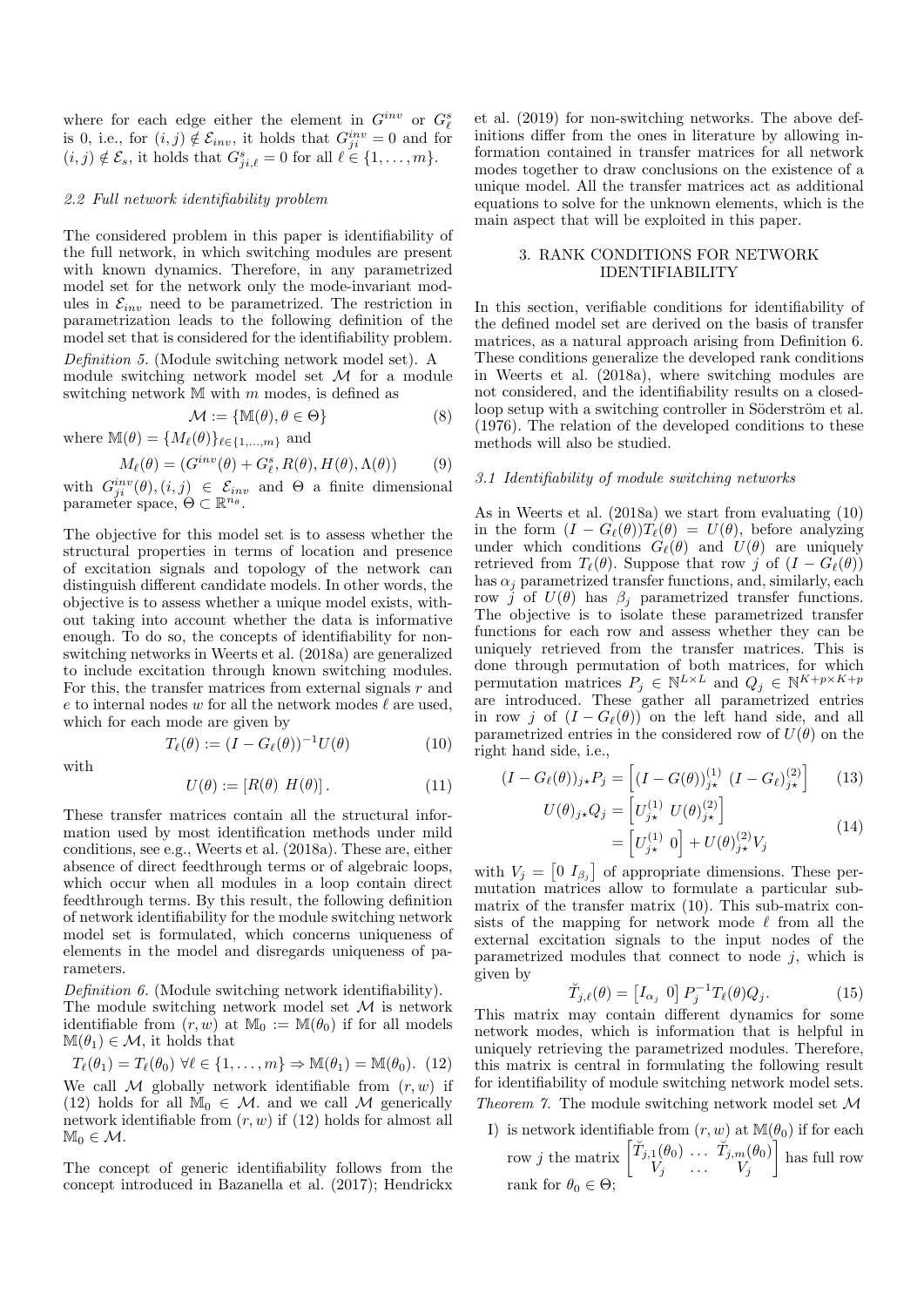

- Fig. 1. A multimode closed-loop setup where the controller  $K_{\ell}$  and the prefilter  $L_{\ell}$  switch between different modes.
- II) is globally network identifiable from  $(r, w)$  if for each row j the matrix  $\begin{bmatrix} \breve{T}_{j,1}(\theta) & \cdots & \breve{T}_{j,m}(\theta) \\ V & \cdots & \tilde{V}_{j,m}(\theta) \end{bmatrix}$  $V_j$  ...  $V_j$  has full row rank for all  $\theta \in \Theta$ .
- III) is generically network identifiable from  $(r, w)$  if for each row j the matrix  $\begin{bmatrix} \tilde{T}_{j,1}(\theta) & \cdots & \tilde{T}_{j,m}(\theta) \\ V_{j} & \cdots & V_{j} \end{bmatrix}$  $V_j$  ...  $V_j$  has full row rank for almost all  $\bar{\theta} \in \Theta$ .

Proof. The proof is given in the Appendix.

Theorem 7 effectively generalizes two results. Namely, the presented derivation to reach the matrix (15) corresponds to the results in Weerts et al. (2018a) for one network mode, whereas juxtaposition of all the transfer matrices corresponds to the closed-loop results presented in Söderström et al. (1976). The relation between these methods and the presented method is studied further below.

#### 3.2 Non-switching networks

In order to show that the presented method generalizes the results in Weerts et al. (2018a), we evaluate the rank condition in Theorem 7 for a non-switching network, i.e.,  $m = 1$ . We can write

$$
\begin{bmatrix} \breve{T}_j(\theta) \\ V_j \end{bmatrix} = \begin{bmatrix} \breve{T}_j^{(1)}(\theta) & \breve{T}_j^{(2)}(\theta) \\ 0 & I_{\beta_j} \end{bmatrix}
$$

from which it follows directly that this matrix has full row rank if the submatrix  $\tilde{T}^{(1)}_j(\theta)$  has full row rank, which is exactly the condition as presented in Weerts et al. (2018a), i.e. the matrix composed of the first  $K + p - \beta_j$  columns of  $\breve{T}_j$ .

#### 3.3 Switching controllers in closed-loop

The relation between the rank condition in Theorem 7 and the classical identifiability condition from Söderström et al. (1976) for switching controllers in a closed-loop system configuration, can be evaluated by considering the simple (feedback) network depicted in Figure 1, corresponding to the equation

$$
\begin{bmatrix} w_1 \\ w_2 \end{bmatrix} = \begin{bmatrix} 0 & K_{\ell} \\ G(\theta) & 0 \end{bmatrix} \begin{bmatrix} w_1 \\ w_2 \end{bmatrix} + \begin{bmatrix} L_{\ell} & 0 \\ 0 & H(\theta) \end{bmatrix} \begin{bmatrix} r \\ e \end{bmatrix}.
$$
 (16)

This network has a transfer matrix, given by (10),

$$
T_{\ell}(\theta) = \begin{bmatrix} (I - K_{\ell}G(\theta))^{-1}L_{\ell} & K_{\ell}(I - G(\theta)K_{\ell})^{-1}H(\theta) \\ (I - G(\theta)K_{\ell})^{-1}GL_{\ell} & (I - G(\theta)K_{\ell})^{-1}H(\theta) \end{bmatrix}.
$$
\n(17)

The analysis presented in this paper is performed for every node  $j$ , while there is no parametrized module connected to node 1, i.e., there are no parametrized entries in row 1 of (16). Therefore, it suffices to analyze the situation for node 2 only, which has the convenient structure that the permutation matrices are given by  $P_2 = Q_2 = I_2$ , since the parametrized entries are already correctly ordered in (16). Then, application of the conditions in Theorem 7 leads to verifying that the following matrix has to be full row rank

$$
\begin{bmatrix} \tilde{T}_{j,1} & \cdots & \tilde{T}_{j,m} \\ V_j & \cdots & V_j \end{bmatrix} = \begin{bmatrix} \hat{S}_1 L_1 & K_1 \hat{S}_1 \hat{H} & \cdots & \hat{S}_m L_m & K_m \hat{S}_m \hat{H} \\ 0 & I & \cdots & 0 & I \end{bmatrix}
$$
 (18)

with  $\hat{S}_{\ell} = (I - \hat{G}K_{\ell})^{-1}$  where the elements that depend on  $\theta$  are denoted by  $\hat{()}$  for brevity. Now, the following decomposition can be made

$$
\begin{bmatrix}\n\hat{S}_1 L_1 K_1 \hat{S}_1 \hat{H} \cdots \hat{S}_m L_m K_m \hat{S}_m \hat{H} \\
0 \quad I \quad \cdots \quad 0 \quad I\n\end{bmatrix} = \Xi_1 \Xi_2 \Xi_3, \quad (19)
$$

where

$$
\Xi_1 = \begin{bmatrix} 0 & I \\ \hat{H}^{-1} & -\hat{H}^{-1}\hat{G} \end{bmatrix}, \Xi_2 = \begin{bmatrix} I & \cdots & I & 0 & \cdots & 0 \\ K_1 & \cdots & K_m & L_1 & \cdots & L_m \end{bmatrix},
$$

$$
\Xi_3 = \begin{bmatrix} \text{diag}(\hat{P}_1 L_1, \ldots, \hat{P}_m L_m) & \text{diag}(\hat{S}_1 \hat{H}, \ldots, \hat{S}_m \hat{H}) \\ I & 0 \end{bmatrix}
$$

with  $\hat{P}_{\ell} = (I - \hat{G}K_{\ell})^{-1}\hat{G}$  and where  $\text{diag}(\hat{P}_1L_1, \ldots, \hat{P}_mL_m)$ is the block diagonal matrix with  $\hat{P}_1 L_1, \ldots, \hat{P}_m L_m$  on the diagonal entries, and  $diag(\hat{S}_1\hat{H}, \dots, \hat{S}_m\hat{H})$  is defined similarly. Since, the matrices  $\Xi_1$  and  $\Xi_3$  are always full rank, due to the well-posedness of the network and the monicity of the noise model  $H$ , the rank condition in (18) depends on the row rank of  $\Xi_2$ . This rank condition corresponds exactly to the condition of Söderström et al. (1976), which shows that the conditions of Theorem 7 generalize this result.

Remark 8. The defined module switching network model does not include external signals that enter nodes through switching modules, like  $L_{\ell}$  in the closed-loop case. This is not a principle limitation but rather a choice for simplifying exposition. Furthermore, mode switching in  $L_{\ell}$  does not affect the row rank of  $\Xi_2$  and therefore does not affect the identifiability result.

# 4. PATH-BASED CONDITIONS

The developed rank conditions of Theorem 7 will typically require knowledge of the different transfer functions in every mode of the network, thereby making them unattractive for actual computations. However, following the reasoning introduced in Bazanella et al. (2017); Hendrickx et al. (2019) for non-switching networks, in the generic situation the rank evaluation can be replaced by pathbased conditions on the graph of the network models. In this section we will extend this reasoning to the situation of having switching modules in networks.

Let us recall graph  $G$  as defined in Section 2, for which an extended graph can be formulated that includes the correlation structure in  $H$  and  $R$  from (2), as in Cheng et al. (2019). This is defined below.

Definition 9. (Extended graph (Cheng et al., 2019)). Consider a directed dynamic network (2). Let  $\mathcal{G} = (\mathcal{V}, \mathcal{E})$ be its underlying graph. An extended graph  $\hat{G} = (\hat{V}, \hat{\mathcal{E}})$  is defined as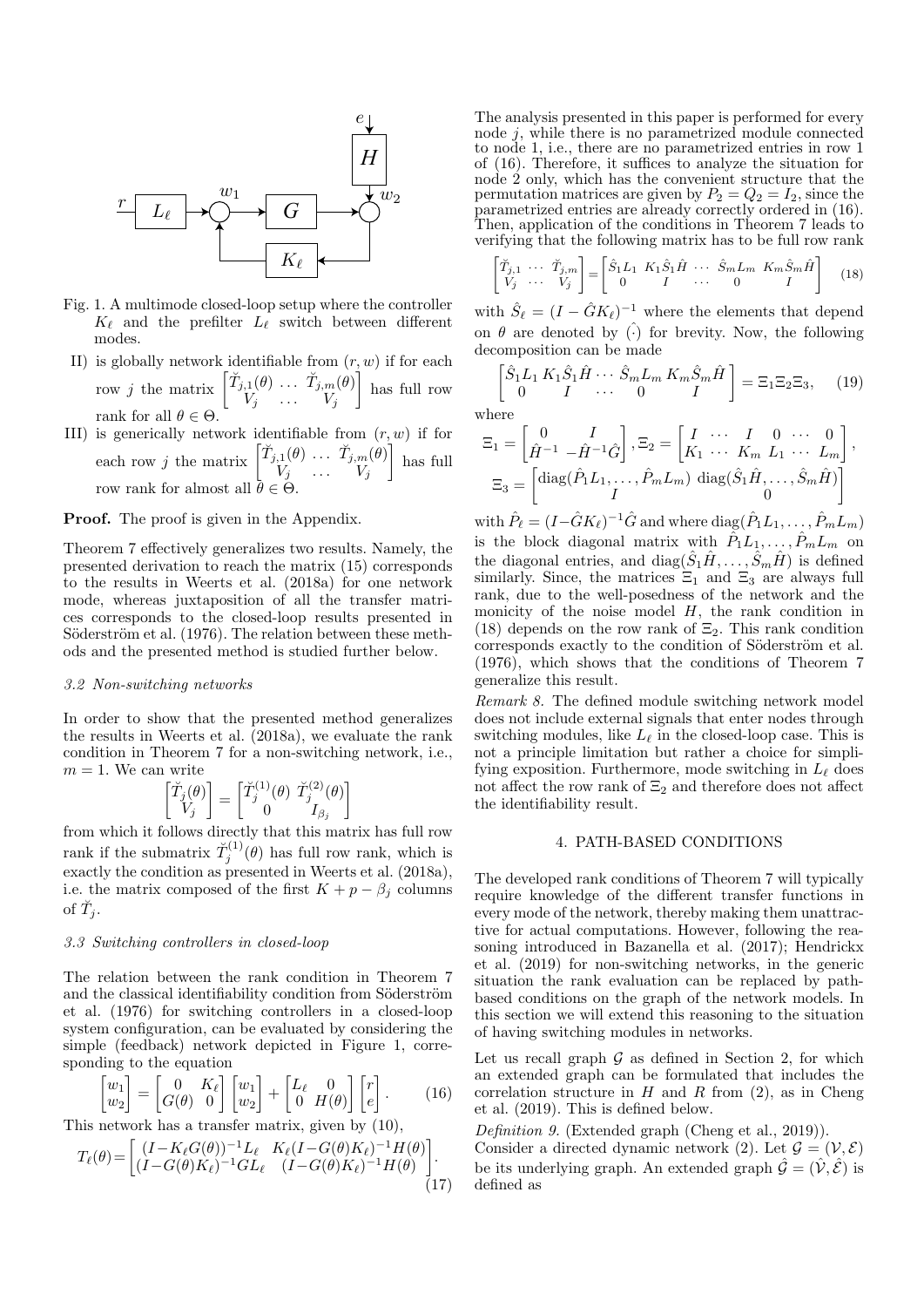$$
\hat{\mathcal{V}} := \mathcal{V} \cup \{L+1, L+2, \dots, L+K+p\}
$$
 (20)

$$
\hat{\mathcal{E}} := \mathcal{E} \cup \{ (i,j) \mid i \in \hat{\mathcal{V}}, j \in \mathcal{V}, U_{j,i-L}(\theta) \neq 0 \},\qquad(21)
$$

with  $L = |\mathcal{V}|$  the number of nodes, K the number of external signals  $r(t)$  and p the number of noise signals  $e(t)$ .

Here, the additional vertices in  $\hat{\mathcal{V}}$  with respect to  $\mathcal{V}$  consist of all external signals  $e(t)$  and  $r(t)$ , and additional edges in  $\hat{\mathcal{E}}$  reflect the correlation structure of these signals. Therefore, the extended graph captures the structure of graph  $\mathcal G$  and correlation structure of external signals simultaneously. This allows to formulate the set of parametrized in-neighbors of node  $j$  as

$$
\mathcal{W}_j := \{ i \in \hat{\mathcal{V}} \, | (i,j) \in \mathcal{E}_{inv} \text{ or } U_{j,i-L} \text{ is parametrized} \}. \tag{22}
$$

Let U be the set of all external signals  $r(t)$  and  $e(t)$  entering the network.

For formulating the path-based conditions for generic identifiability, we will use a technical result for the situation of non-switching networks, following Hendrickx et al. (2019); Cheng et al. (2019). In order to properly deal with possibly parametrized entries in  $G_{inv}(\theta)$  and  $U(\theta)$ , we follow the line of reasoning of Cheng et al. (2019).

Assumption 10. (Cheng et al.  $(2019)$ ). In model set M,

- all parametrized transfer functions are parametrized independently;
- each row and column of  $U(\theta)$  contains either a single nonzero (parametrized or nonparametrized) entry or only multiple nonzero parametrized entries.

Then, generic identifiability can be verified using the following lemma, which was inspired by results in, e.g., Hendrickx et al. (2019). This result is formulated using the concept of maximum number of vertex-disjoint paths from a set A to B, denoted by  $b_{\mathcal{A}\rightarrow\mathcal{B}}$ , which corresponds to the maximum number of paths from the set of nodes  $A$  to the set of nodes  $B$  that do not share any nodes or vertices.

Lemma 11. (Cheng et al. (2019)). For  $m = 1$ , a network model set  $M$  that satisfies Assumption 10 is generically identifiable from  $(r, w)$  if in its extended graph  $\hat{G}$ 

$$
b_{\mathcal{U}\to\mathcal{W}_j} = |\mathcal{W}_j| \tag{23}
$$

holds for all  $j \in \mathcal{V}$ .

There also exist necessary conditions of this result, under additional conditions, see e.g., Cheng et al. (2019). This path-based condition has also been connected to the rank conditions in Weerts et al. (2018a), see e.g., Van der Woude (1991); Hendrickx et al. (2019). Application of this relation in the presented framework in this paper for the situation  $m=1$  leads to

$$
b_{\mathcal{U}\to\mathcal{W}_j} = \text{rank } T_{\mathcal{W}_j\mathcal{U},1} \tag{24}
$$

with

$$
T_{\mathcal{W}_j \mathcal{U}, \ell} = \begin{bmatrix} \breve{T}_{j, \ell} \\ V_j \end{bmatrix} \tag{25}
$$

for  $\ell \in \{1, \ldots, m\}$ , which indicates the mapping from external signals at the nodes  $U$  to the internal set of nodes  $W_i$ . This close relation will be used to establish path-based conditions for general module switching networks.

In the path-based conditions developed below, the partitioning of the edge set of Definition 3 is used. The particular set of interest is the set of switching edges  $\mathcal{E}_s$ , which is used to specify the output nodes of these edges as stimulated. These stimulated nodes can be defined by the following set

$$
\mathcal{S} := \{ j \in \mathcal{V} \mid (i, j) \in \mathcal{E}_s \land b_{\mathcal{U} \to \{w_i\}} \neq 0 \}, \qquad (26)
$$

where the second condition ensures that at least one path from an external signal to the input node of the switching edge exists. Without an excitation signal reaching the input, the switching module would not appear in any transfer matrix in Theorem 7 and this situation is therefore excluded. The set of stimulated nodes by switching modules plays a key role, since the excitation that these switching modules produce is similar to the effect of excitation by external signals.

To ensure that these stimulated nodes  $S$  provide additional excitation, the following Assumption is formulated on the transfer matrix  $T_{\mathcal{S}U,\ell}$ , which is composed by selecting the corresponding rows to S from  $T_\ell$  in (10).

Assumption 12. The matrix

$$
\begin{bmatrix} T_{SU,1} & \cdots & T_{SU,m} \\ I & \cdots & I \end{bmatrix} \tag{27}
$$

is full row rank.

The assumption implies that sufficient network modes are available and that there are no particular dynamics and switching sequences that would result in loss of rank. In other words, the condition requires a particular form of independence of the dynamics in a sufficient number of switching modes.

The role in terms of excitation that the stimulated nodes  $S$  play is formulated in the following main result.

Theorem 13. Consider a module switching dynamic network model set  $M$  with  $S$ , given in (26), for which Assumptions 10 and 12 are satisfied. Then,  $\mathcal M$  is generically identifiable from  $(r, w)$  if in its extended graph  $\hat{G}$ 

$$
b_{(\mathcal{U}\cup\mathcal{S})\rightarrow\mathcal{W}_j} = |\mathcal{W}_j| \tag{28}
$$

holds for every node  $j \in \mathcal{V}$ .

Proof. The proof is given in the Appendix.

The result of Theorem 13 shows that switching modules provide excitation in a similar way as external signals, with the main difference that switching modules require input from an external excitation signal. This formulation allows for easier interpretation on the influence of switching modules on identifiability of dynamic networks than conditions in Theorem 7, while in addition efficient existing algorithms like the Ford-Fulkerson algorithm can be used for evaluation, see e.g., Ford and Fulkerson (1956).

## 5. EXAMPLE

In this section, the presented theory will be illustrated using a simple example. We will consider the network depicted in Figure 2, which includes a known switching module with two different operating modes. The network can be described as follows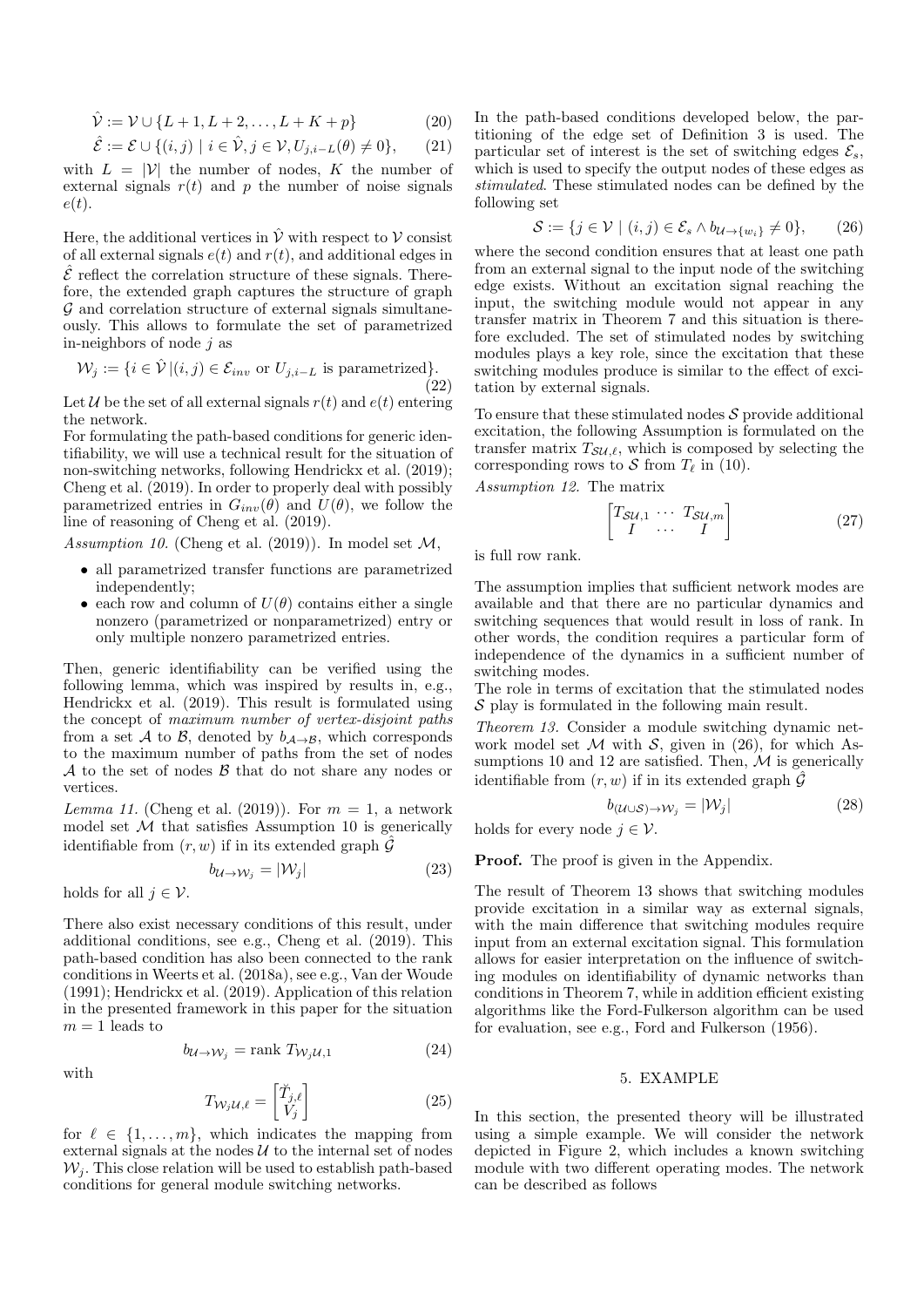

Fig. 2. A module switching network example with one switching module (blue) that establishes identifiability of the two parametrized modules (green).

$$
\begin{bmatrix} w_1 \\ w_2 \\ w_3 \end{bmatrix} = \underbrace{\begin{bmatrix} 0 & 0 & 0 \\ G_{21,\ell} & 0 & 0 \\ G_{31}(\theta) & G_{32}(\theta) & 0 \end{bmatrix}}_{G_{\ell}(\theta)} + \underbrace{\begin{bmatrix} 1 \\ 0 \\ 0 \end{bmatrix}}_{U} r, \qquad (29)
$$

where  $\ell \in \{1, 2\}$  and  $G_{21,1} \neq G_{21,2}$ . Since all of the parametrized modules are connected to node  $j = 3$ , it suffices to analyze the conditions of Theorem 7 and Theorem 13 for this node only.

Let us start by constructing the matrix  $\breve{T}_{3,\ell},$  corresponding to the procedure described in Section 3.1. This starts by formulation of the permutation matrices  $P_3$  and  $Q_3$ , such that all the  $\alpha_3 = 2$  parametrized entries of  $(I - G_{\ell}(\theta))$ are on the left side, whereas  $\beta_3 = 0$ , since there are no parametrized entries in  $U(\theta)$ . The matrices from (29) are already correctly ordered, so  $P_3 = I_3$  and  $Q_3 = 1$ . Using these ingredients the transfer matrix  $\tilde{T}_{3,\ell}$  is given by

$$
\breve{T}_{3,\ell} = [I_{\alpha_3} \ 0] \, T_{\ell} = \begin{bmatrix} 1 \\ G_{21,\ell} \end{bmatrix},\tag{30}
$$

with  $T_{\ell}$  given by (10) and where  $V_3$  does not exist, since  $\beta_3 = 0$ . Clearly, for  $m = 1$ , the conditions of Theorem 7 would not hold, since the matrix in (30) has more rows than columns. However, application of Theorem 7 for  $m = 2$  yields

rank 
$$
[\tilde{T}_{3,1} \tilde{T}_{3,2}]
$$
 = rank  $\begin{bmatrix} 1 & 1 \\ G_{21,1} & G_{21,2} \end{bmatrix}$  = 2, (31)

which does satisfy the conditions and renders the model set identifiable.

Identifiability of the model set can also be verified using the path-based conditions of Theorem 13, where it suffices again to consider node  $j = 3$  only. The set of inputs to parametrized modules that connect to node 3 is given by  $\mathcal{W}_3 = \{1, 2\}$  and the set of nodes excited by an external signal is given by  $\mathcal{U} = \{1\}$ . Without including excitation by switching modules, this graph has only one path from  $\mathcal U$  to  $\mathcal W_3$ , which does not satisfy the conditions in Lemma 11. Let us now include switching edges, for which the set of stimulated nodes by switching modules is given by  $S = \{2\}$ , corresponding to (26). Since the paths  $U \to W_3$  and  $S \to W_3$  are vertex-disjoint, the conditions of Theorem 13 are satisfied and therefore the model set is generically identifiable.

# 6. CONCLUSION

In this paper, it has been shown that switching modules provide additional excitation in dynamic networks, such that remaining mode-invariant modules are identifiable. Verifiable conditions in terms of a transfer matrix composed from transfer matrices for all network modes are formulated. These conditions generalize existing results on network identifiability and identifiability of a plant in closed-loop with a switching controller, for which their relation is explicitly shown. These rank conditions are translated to path-based conditions for the notion of generic identifiability, which uses a standard graph formulation and therefore allows usage of standard algorithms to be evaluated.

#### REFERENCES

- Bazanella, A.S., Gevers, M., Hendrickx, J.M., and Parraga, A. (2017). Identifiability of dynamical networks: which nodes need be measured? In IEEE 56th Conf. on Decision and Control, 5870–5875.
- Cheng, X., Shi, S., and Van den Hof, P.M.J. (2019). Allocation of Excitation Signals for Generic Identifiability of Linear Dynamic Networks. arXiv:1910.04525 [math]. Provisionally accepted by IEEE Trans. Autom. Control.
- Chiuso, A. and Pillonetto, G. (2012). A Bayesian approach to sparse dynamic network identification. Automatica, 48(8), 1553–1565.
- Dankers, A.G. (2014). System identification in dynamic networks. Ph.D. thesis, Delft University of Technology.
- Ford, L.R. and Fulkerson, D.R. (1956). Maximal flow through a network. Canadian Journal of Mathematics, 8, 399–404.
- Goncalves, J. and Warnick, S. (2008). Necessary and Sufficient Conditions for Dynamical Structure Reconstruction of LTI Networks. IEEE Trans. on Automatic Control, 53(7), 1670–1674.
- Hendrickx, J.M., Gevers, M., and Bazanella, A.S. (2019). Identifiability of Dynamical Networks With Partial Node Measurements. IEEE Trans. on Automatic Control, 64(6), 2240–2253.
- Materassi, D. and Innocenti, G. (2010). Topological Identification in Networks of Dynamical Systems. IEEE Trans. on Automatic Control, 55(8), 1860 – 1871.
- Ramaswamy, K.R., Bottegal, G., and Van den Hof, P.M.J. (2018). Local Module Identification in Dynamic Networks Using Regularized Kernel-Based Methods. In IEEE Conf. on Decision and Control, 4713–4718.
- Schrijver, A. (2003). Combinatorial optimization: polyhedra and efficiency, chapter Disjoint paths, 131-132. Springer Science & Business Media.
- Söderström, T., Ljung, L., and Gustavsson, I. (1976). Identifiability conditions for linear multivariable systems operating under feedback. IEEE Transactions on Automatic Control, 21(6), 837–840.
- Van den Hof, P.M.J., Dankers, A.G., Heuberger, P.S.C., and Bombois, X. (2013). Identification of dynamic models in complex networks with prediction error methods—Basic methods for consistent module estimates. Automatica, 49(10), 2994–3006.
- Van der Woude, J.W. (1991). A graph-theoretic characterization for the rank of the transfer matrix of a structured system. Mathematics of Control, Signals and Systems, 4(1), 33–40. doi:10.1007/BF02551379.
- Weerts, H.H.M., Van den Hof, P.M.J., and Dankers, A.G. (2018a). Identifiability of linear dynamic networks. Automatica, 89, 247–258.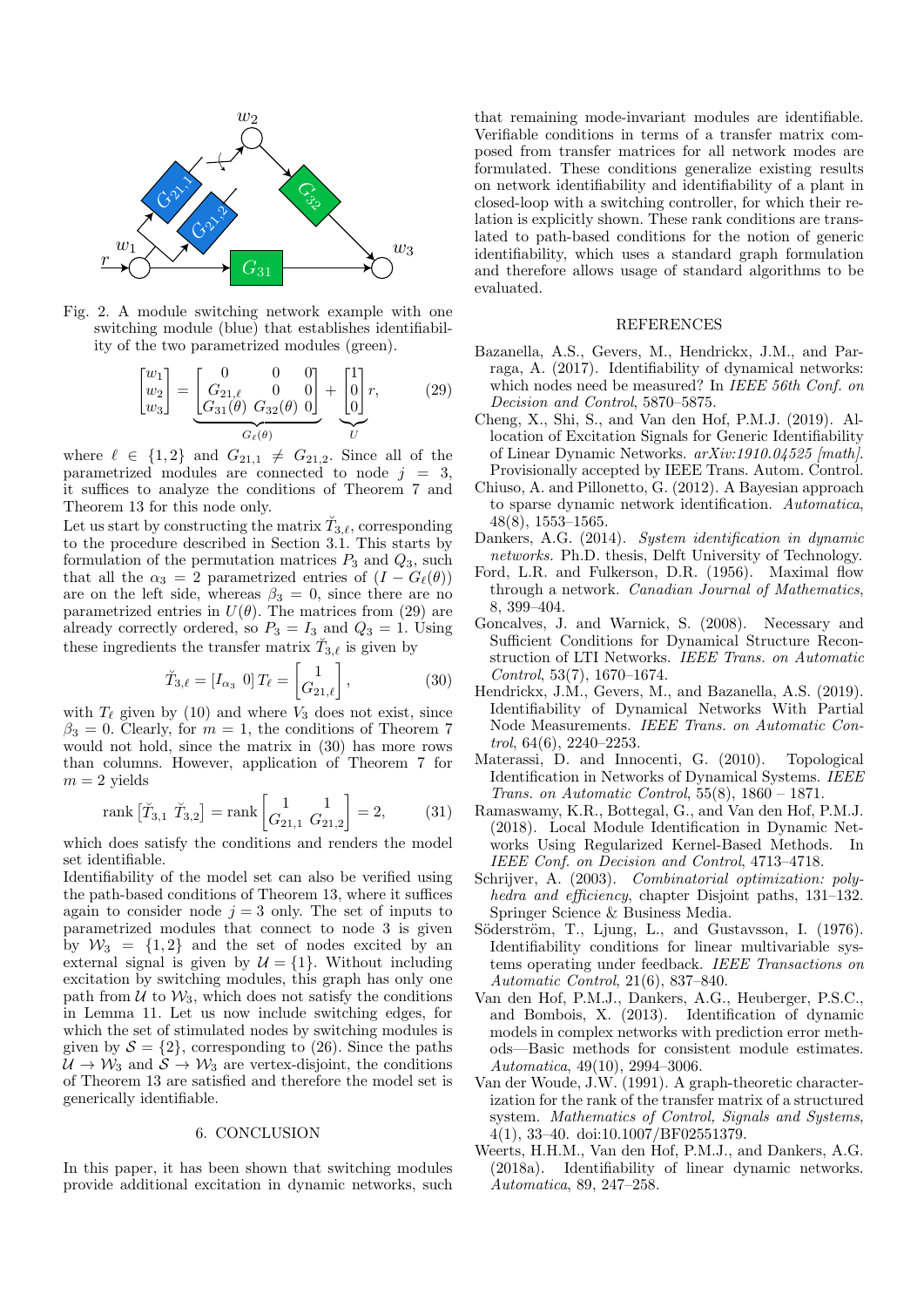Weerts, H.H.M., Van den Hof, P.M.J., and Dankers, A.G. (2018b). Prediction error identification of linear dynamic networks with rank-reduced noise. Automatica, 98, 256–268.

## Appendix A

Proof of Theorem 7 This proof is inspired by Weerts et al. (2018a), where the left hand side of implication (12) can be written for a single mode  $\ell$  as

$$
(I - G_{\ell}(\theta))T_{\ell} = U(\theta)
$$
 (A.1)

where shorthand notation is used for  $T_\ell = T_\ell(\theta_0)$ ,  $G_{\ell}(\theta) = G_{\ell}(\theta_1)$  and  $U(\theta) = U(\theta_1)$ . The following reasoning is then applied to every row of (A.1). Consider row j, for which permutation matrices  $P_i$  and  $Q_i$ , defined in  $(13)-(14)$ , are applied to obtain:

$$
(I - G_{\ell}(\theta))_{j\star} P_j P_j^{-1} T_{\ell} Q_j = U(\theta)_{j\star} Q_j, \qquad (A.2)
$$

which leads to

$$
-G(\theta)_{j\star}^{(1)}\tilde{T}_{j,\ell} + (I - G_{\ell})_{j\star}^{(2)}\tilde{T}_{j,\ell} = \left[U_{j\star}^{(1)} \ 0\right] + U(\theta)_{j\star}^{(2)}V_j \tag{A.3}
$$

with 
$$
-G(\theta)_{j\star}^{(1)} = (I - G(\theta))_{j\star}^{(1)}
$$
 and  $P_j^{-1}T_{\ell}Q_j = \begin{bmatrix} \tilde{T}_{j,\ell} \\ \tilde{T}_{j,\ell} \end{bmatrix}$ .  
This equation can be rewritten into

This equation can be rewritten into

$$
\[G(\theta)_{j\star}^{(1)}\ U(\theta)_{j\star}^{(2)}\]\begin{bmatrix} \tilde{T}_{j,\ell} \\ V_j \end{bmatrix} = \rho_\ell,\tag{A.4}
$$

with  $\rho_{\ell} = (I - G_{\ell})_{j\star}^{(2)} \bar{T}_{j,\ell} - \left[ U_{j\star}^{(1)} 0 \right]$ , which has to hold for all  $\ell \in \{1, \ldots, m\}$ . All of these equations can be grouped for all  $\ell \in \{1, \ldots, m\}$  as follows

$$
\[G(\theta)_{j\star}^{(1)} U(\theta)_{j\star}^{(2)}\] \begin{bmatrix} \tilde{T}_{j,1} & \cdots & \tilde{T}_{j,m} \\ V_j & \cdots & V_j \end{bmatrix} = [\rho_1 \cdots \rho_m]. \quad (A.5)
$$

In (A.5) all the parametrized entries are contained in the left block  $\left[G(\theta)_{j\star}^{(1)}\ U(\theta)_{j\star}^{(2)}\right]$ , whereas the other parts of the equation are independent of  $\theta$ . Therefore, all of the parametrized elements are uniquely determined if the matrix  $\begin{bmatrix} \breve{T}_{j,1} & \cdots & \breve{T}_{j,m} \\ V_j & \cdots & V_j \end{bmatrix}$ has full row rank. A solution  $G_{\ell}(\theta_0)$ and  $U(\bar{\theta}_0)$  exists to the equation (A.1) by Definition 6 of identifiability. Since the solution to the equation (A.5) is unique and  $G_{\ell}(\theta_0)$  and  $U(\theta_0)$  is a possible solution, the validity of (12) is proven.

The proof for situation II) is that the provided conditions should apply for all models  $\theta \in \Theta$ , meaning that one model for which the given transfer matrix loses rank, the model set is not identifiable. However, for the situation III), the provided conditions should hold for almost all  $\theta \in \Theta$ , meaning that a finite set of models may be excluded.  $\blacksquare$ 

Proof of Theorem 13 The proof is based on showing that the hypothesis of the theorem guarantees that the rank condition of Theorem 7.III) holds. In the first step of the proof, we show that the transfer matrix can be decomposed into a part that is dependent on the network mode  $\ell$  and an independent part in the following form

$$
T_{\mathcal{W}_j\mathcal{U},\ell} = \bar{T}_{\mathcal{W}_j\bar{\mathcal{D}}_j}\bar{T}_{\bar{\mathcal{D}}_j\mathcal{U}} + \tilde{T}_{\mathcal{W}_j\mathcal{S}}T_{\mathcal{SU},\ell},
$$

where the subscript  $(\cdot)_\ell$  denotes dependence on the network mode  $\ell$  and where  $T_{W_iU,\ell}$  is related to the rank conditions of Theorem 7.III) by  $(25)$ . In the second step of the proof, we establish that these rank conditions can equivalently be formulated in terms of transfer matrices that are independent of the network modes, using the decomposition of the first step. In the final step, we show that the theorem hypothesis is equivalent to the established rank condition in the second step. This rank condition has been shown to be equivalent to rank condition of Theorem 7.III) and therefore this step completes the proof.

Before going into the first step, we introduce a partitioning of the set of nodes V into three disjoint sets  $A_i$ ,  $B_i$  and  $\mathcal{D}_j$  for each node  $j \in \mathcal{V}$ . To do this, let  $\mathcal{D}_j$  denote the minimum disconnecting set of the paths  $\mathcal{U} \rightarrow \mathcal{W}_i$ , where a disconnecting set refers to a set of nodes for which removal would eliminate all paths from  $\mathcal U$  to  $\mathcal W_i$ . In addition, this set should be of minimal cardinality, see e.g., Schrijver (2003) for details. This disconnecting set allows us to define the following disjoint sets:

- $\mathcal{D}_j$  is the minimum disconnecting set for node j;
- $\mathcal{A}_j$  is the set of nodes to which a path from U exists that does not intersect any node in  $\mathcal{D}_j$ ;
- $\mathcal{B}_j$  is given by  $\mathcal{B}_j = \mathcal{V}\backslash(\mathcal{D}_j \cup \mathcal{A}_j)$ , i.e., the set of remaining nodes.

Note that  $W_i \subseteq (\mathcal{D}_i \cup \mathcal{B}_i)$  and that the set of output nodes of switching modules  $S$  are included in these sets.

To address the the set of output nodes of switching modules  $S$ , we define a new partitioning of  $V$  dependent on  $\mathcal{A}_j$ ,  $\mathcal{B}_j$  and  $\mathcal{D}_j$ , that explicitly includes S. The partitioning is of the following disjoint sets

\n- $$
\mathcal{S}
$$
\n- $\bar{\mathcal{A}}_j = \mathcal{A}_j \setminus \mathcal{S}$
\n- $\bar{\mathcal{B}}_j = \mathcal{B}_j \setminus \mathcal{S}$
\n- $\bar{\mathcal{D}}_j = \mathcal{D}_j \setminus \mathcal{S}$
\n

The notation  $\overline{(\cdot)}$  indicates the absence of nodes that are output of a switching module. Furthermore, the following reasoning will be applied for every node  $i \in \mathcal{V}$ , so the notation indicating dependence on the node  $i$  will be omitted for readability.

#### Step 1:

To decompose the switching and mode-invariant parts of  $T_{W_iU,\ell}$ , we are first going to represent  $T_{\ell}$  on the basis of  $(10)$ , while using the partitioning of V that is specified above. With  $(I - G_{\ell})T_{\ell} = U$  we decompose:

$$
T_{\ell} = \begin{bmatrix} T_{\tilde{B}U,\ell} \\ T_{SU,\ell} \\ T_{\tilde{D}U,\ell} \\ T_{\tilde{A}U,\ell} \end{bmatrix}, U = \begin{bmatrix} 0 \\ U_{SU} \\ U_{\tilde{D}U} \\ U_{\tilde{A}U} \end{bmatrix},
$$
  
\n
$$
G_{\ell} = \begin{bmatrix} G_{\tilde{B}\tilde{B}} & G_{\tilde{B}\tilde{S}} & G_{\tilde{B}\tilde{D}} & 0 \\ G_{\tilde{S}\tilde{B},\ell} & G_{\tilde{S}\tilde{S},\ell} & G_{\tilde{S}\tilde{D},\ell} \\ G_{\tilde{D}\tilde{B}} & G_{\tilde{D}\tilde{S}} & G_{\tilde{D}\tilde{D}} & G_{\tilde{D}\tilde{A}} \\ G_{\tilde{A}\tilde{B}} & G_{\tilde{A}\tilde{S}} & G_{\tilde{A}\tilde{D}} & G_{\tilde{A}\tilde{A}} \end{bmatrix},
$$
\n(A.6)

where  $G_{\bar{\mathcal{B}}\bar{\mathcal{A}}}=0$  and  $U_{\bar{\mathcal{B}}\mathcal{U}}=0$  by definition, as otherwise  $\mathcal{D}$ would not be a disconnecting set. Then, due to the relation  $(I - G_{\ell})T_{\ell} = U$ , we can rewrite the equation in the first block row into

$$
T_{\bar{\mathcal{B}}\mathcal{U},\ell} = (I - G_{\bar{\mathcal{B}}\bar{\mathcal{B}}})^{-1} (G_{\bar{\mathcal{B}}S} T_{\mathcal{S}\mathcal{U},\ell} + G_{\bar{\mathcal{B}}\bar{\mathcal{D}}} T_{\bar{\mathcal{D}}\mathcal{U},\ell}).
$$
 (A.7)

Similarly the equation of the last block row can be manipulated as follows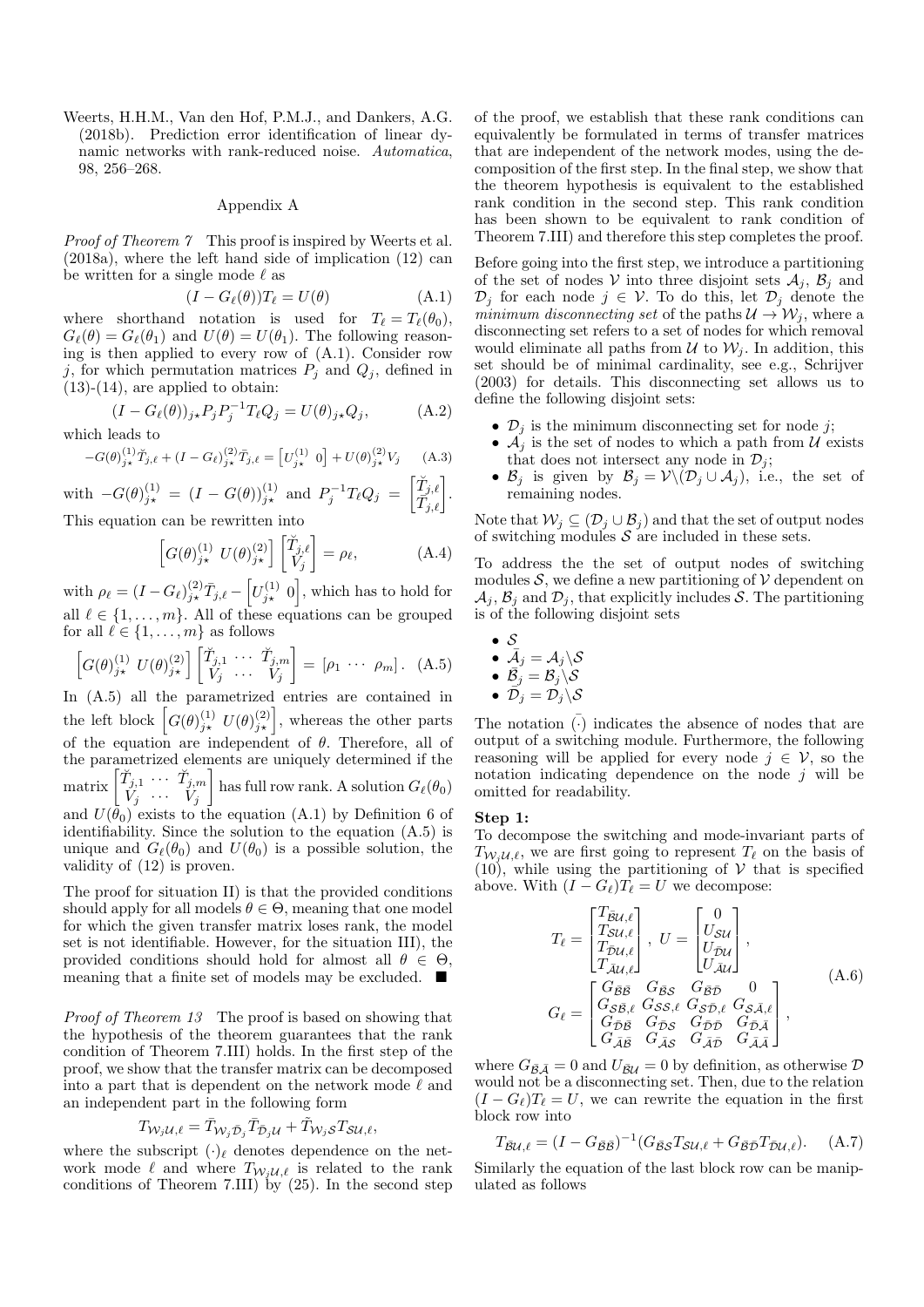$$
T_{\bar{\mathcal{A}}\mathcal{U},\ell} = (I - G_{\bar{\mathcal{A}},\bar{\mathcal{A}}})^{-1} (G_{\bar{\mathcal{A}}\bar{\mathcal{B}}} T_{\bar{\mathcal{B}}\mathcal{U},\ell} + G_{\bar{\mathcal{A}}\bar{\mathcal{D}}} T_{\bar{\mathcal{D}}\mathcal{U},\ell} +
$$
  
\n
$$
U_{\bar{\mathcal{A}}\mathcal{U}} + G_{\bar{\mathcal{D}}S} T_{\mathcal{S}\mathcal{U},\ell})
$$
\n
$$
= T_{\bar{\mathcal{A}}\bar{\mathcal{D}}} T_{\bar{\mathcal{D}}\mathcal{U},\ell} + T_{\bar{\mathcal{A}}S} T_{\mathcal{S}\mathcal{U},\ell} + (I - G_{\bar{\mathcal{A}},\bar{\mathcal{A}}})^{-1} U_{\bar{\mathcal{A}}\mathcal{U}}
$$
\n(A.8)

with  $T_{\bar{A}\bar{D}} = (I - G_{\bar{A}\bar{A}})^{-1} (G_{\bar{A}\bar{D}} + G_{\bar{A}\bar{B}} (I - G_{\bar{B}\bar{B}})^{-1} G_{\bar{B}\bar{D}})$ and  $T_{\bar{A}\bar{S}} = (I - G_{\bar{A}\bar{A}})^{-1} (G_{\bar{A}\bar{S}} + G_{\bar{A}\bar{B}} (I - G_{\bar{B}\bar{B}}))^{-1} G_{\bar{B}\bar{S}})$ that are independent of the network mode  $\ell$  and where in  $T_{\bar{\mathcal{B}}U\ell}$  is substituted.

Then, the third block row of  $(I - G_{\ell})T_{\ell} = U$  can be simplified by substitution of  $T_{\bar{B}U,\ell}$  and  $T_{\bar{A}U,\ell}$ , given in (A.7) and (A.8), respectively, into

$$
T_{\bar{D}\mathcal{U},\ell} = (I - G_{\bar{D}\bar{D}})^{-1} (G_{\bar{D}\bar{B}} T_{\bar{B}\mathcal{U},\ell} + G_{\bar{D}\bar{A}} T_{\bar{A}\mathcal{U},\ell} + U_{\bar{D}\mathcal{U}} + G_{\bar{D}\bar{S}} T_{\bar{S}\mathcal{U},\ell})
$$
  
=  $\bar{T}_{\bar{D}\mathcal{U}} + \tilde{T}_{\bar{D}\bar{S}} T_{\bar{S}\mathcal{U},\ell}$  (A.9)

with

$$
\overline{T}_{\overline{D}\mathcal{U}} = (I - G_{\overline{D}\overline{D}} - G_{\overline{D}\overline{A}} T_{\overline{A}\overline{D}} - G_{\overline{D}\overline{B}} (I - G_{\overline{B}\overline{B}})^{-1} G_{\overline{B}\overline{D}})^{-1}
$$
  

$$
(U_{\overline{D}\mathcal{U}} + (I - G_{\overline{A}\overline{A}})^{-1} U_{\overline{A}\mathcal{U}})
$$
(A.10)

the transfer matrix  $T_{\bar{\mathcal{D}}\mathcal{U},\ell}$  that would occur when nodes in S are removed, so independent of the network mode  $\ell$ , and

$$
\tilde{T}_{\bar{D}S} = (I - G_{\bar{D}\bar{D}} - G_{\bar{D}\bar{A}} T_{\bar{A}\bar{D}} - G_{\bar{D}\bar{B}} (I - G_{\bar{B}\bar{B}})^{-1} G_{\bar{B}\bar{D}})^{-1}
$$

$$
(G_{\bar{D}\bar{A}} T_{\bar{A}S} + G_{\bar{D}S} + G_{\bar{D}\bar{B}} (I - G_{\bar{B}\bar{B}})^{-1} G_{\bar{B}S}) \quad (A.11)
$$

which in product with  $T_{\text{SU},\ell}$  covers the excluded part by  $\bar{T}_{\bar{D}\mathcal{U}}$ . Similarly, using the decomposition in (A.9),  $T_{\bar{\mathcal{B}}\mathcal{U},\ell}$  in (A.7) can be rewritten into

$$
T_{\bar{B}\mathcal{U},\ell} = (I - G_{\bar{B}\bar{B}})^{-1} (G_{\bar{B}\bar{D}} \bar{T}_{\bar{D}\mathcal{U}} + (G_{\bar{B}\mathcal{S}} +
$$
  
\n
$$
G_{\bar{B}\bar{D}} \tilde{T}_{\bar{D}\mathcal{S}}) T_{\mathcal{S}\mathcal{U},\ell} \qquad (A.12)
$$
  
\n
$$
= \bar{T}_{\bar{B}\bar{D}} \bar{T}_{\bar{D}\mathcal{U}} + \tilde{T}_{\bar{B}\mathcal{S}} T_{\mathcal{S}\mathcal{U},\ell}
$$
  
\n
$$
\tilde{T}_{\bar{B}\mathcal{S}} = (I - G_{\bar{B}\bar{B}})^{-1} (G_{\bar{B}\mathcal{S}} + G_{\bar{B}\bar{D}} \tilde{T}_{\bar{D}\mathcal{S}}) \text{ and } \bar{T}_{\bar{B}\bar{D}} =
$$

with  $(I - G_{\bar{\mathcal{B}}\bar{\mathcal{B}}}^{\top})^{-1}G_{\bar{\mathcal{B}}\bar{\mathcal{D}}}$ .

The set of in-neighbors  $W \subseteq \overline{\mathcal{B}} \cup \mathcal{S} \cup \overline{\mathcal{D}}$ , for which the required transfer matrix for the conditions of Theorem 7 can be retrieved by using a selection matrix  $C \in \{0,1\}^{|\mathcal{W}| \times L}$ which has for each row one nonzero entry at the column corresponding to the nodes that are in W from the sets  $\bar{\mathcal{B}}$ , S and  $\overline{\mathcal{D}}$ . By substitution of (A.9) and (A.12) this leads to

$$
T_{WU,\ell} = C \begin{bmatrix} T_{\bar{B}U,\ell} \\ T_{\bar{S}U,\ell} \\ T_{\bar{D}U,\ell} \end{bmatrix}
$$
  
=  $C \begin{pmatrix} \begin{bmatrix} \bar{T}_{\bar{B}U} \\ 0 \end{bmatrix} \bar{T}_{\bar{D}U} + \begin{bmatrix} \tilde{T}_{\bar{B}\bar{S}} \\ I \end{bmatrix} T_{SU,\ell} \end{pmatrix}$  (A.13)  
=  $\bar{T}_{W\bar{D}} \bar{T}_{DU} + \tilde{T}_{WS} T_{SU,\ell}$ 

with  $\bar{T}_{\mathcal{W}\bar{\mathcal{D}}} = C \begin{bmatrix} \bar{T}_{\bar{\mathcal{B}}\bar{\mathcal{D}}}^{\top} & 0 & I \end{bmatrix}^{\top}$  the mapping from external signals on  $\overline{\mathcal{D}}$  to  $\mathcal{W}$  excluding nodes in S and  $\tilde{T}_{\mathcal{WS}} = C \begin{bmatrix} \tilde{T}_{\bar{\mathcal{BS}}}^\top & I \ \tilde{T}_{\bar{\mathcal{DS}}}^\top \end{bmatrix}^\top \quad \text{the} \quad \text{mapping} \quad \text{from} \quad \text{external}$ signals on  $S$  to  $W$ . The result in  $(A.13)$  decomposes  $T_{WUL}$  into a mode-invariant and switching term, which completes the first step of the proof.

## Step 2:

To show that the rank conditions of Theorem 7.III) can equivalently be formulated on transfer matrices independent of the network mode, we start by relating these rank conditions to the transfer matrix  $T_{\mathcal{WU},\ell}$  by (25) as follows

$$
\operatorname{rank}\begin{bmatrix} \breve{T}_{j,1} & \cdots & \breve{T}_{j,m} \\ V_j & \cdots & V_j \end{bmatrix} = \operatorname{rank}\begin{bmatrix} T_{\mathcal{WU},1} & \cdots & T_{\mathcal{WU},m} \end{bmatrix}. \quad \text{(A.14)}
$$

Substitution of  $T_{WUL}$  by (A.13) yields

$$
\text{rank}[T_{\mathcal{WU},1} \cdots T_{\mathcal{WU},m}] =
$$
\n
$$
\text{rank}[\tilde{T}_{\mathcal{W}\mathcal{S}} \ \bar{T}_{\mathcal{W}\mathcal{D}} \bar{T}_{\mathcal{D}U}] \begin{bmatrix} T_{\mathcal{S}U,1} \cdots T_{\mathcal{S}U,m} \\ I \cdots I \end{bmatrix}, \quad (A.15)
$$

where the left matrix is independent of the network mode  $\ell$ . By Assumption 12 the following relation holds

rank 
$$
[\tilde{T}_{WS} \ \bar{T}_{W\bar{D}} \bar{T}_{\bar{D}U}]
$$
  $\begin{bmatrix} T_{SU,1} & \cdots & T_{SU,m} \\ I & \cdots & I \end{bmatrix} =$   
rank  $[\tilde{T}_{WS} \ \bar{T}_{W\bar{D}} \bar{T}_{\bar{D}U}]$ . (A.16)

This means that the row rank is only dependent on the leftmost matrix in (A.16), which does not depend on different network modes. This completes the second step of the proof.

# Step 3:

In the last step we show that the hypothesis of the theorem holds, which states that evaluating the rank condition in Theorem 7 for generic identifiability is equivalent to evaluating the rank of the same network structure, where the switching modules are represented by virtual excitation signals on the output nodes, i.e., the set  $S$ . To do so, we define the transfer matrix  $T_{W(\mathcal{U}\cup\mathcal{S}),\ell}$  as the mapping from U and S to W that is given by

with

$$
T_{\mathcal{W}(\mathcal{U}\cup\mathcal{S}),\ell} := [T_{\mathcal{W}\mathcal{U},\ell} \ T_{\mathcal{W}\mathcal{S},\ell}], \tag{A.17}
$$

$$
T_{\mathcal{WS}, \ell} := C(I - G_{\ell})^{-1} U_{\mathcal{S}}, \tag{A.18}
$$

with  $U_{\mathcal{S}} := [0 I 0 0]^\top$ , where the structure of  $G_{\ell}$  and U is equivalent to (A.6). Consequently, the matrix  $U_{\mathcal{S}}$ can be interpreted as the  $U$  matrix that virtually applies excitation signals to all nodes in  $S$ . This is a virtual situation, since the signals to do so are missing, but structurally, it is equivalent. The difference in structure of  $U_{\mathcal{S}}$  with respect to U in (A.6) leads through following the procedure in step 1 with  $U_{\bar{\partial}U} = 0$ ,  $U_{\bar{\mathcal{A}}U} = 0$  and  $U_{\mathcal{S}U} = I$ 

$$
T_{\mathcal{W}(\mathcal{U}\cup\mathcal{S}),\ell} = \tilde{T}_{\mathcal{W}\mathcal{S}} T_{\mathcal{S}\mathcal{S},\ell} \tag{A.19}
$$

with the feedback terms included in

$$
T_{SS,\ell} = (I - G_{SS,\ell})^{-1} \left( I + \left[ G_{S\bar{A},\ell} G_{S\bar{D},\ell} G_{S\bar{B},\ell} \right] \begin{bmatrix} T_{\bar{A}S,\ell} \\ T_{\bar{D}S,\ell} \\ T_{\bar{B}S,\ell} \end{bmatrix} \right),\tag{A.20}
$$

the result is similar as (A.13), but  $\overline{T}_{\overline{D}U} = 0$  in this case, which can be seen in (A.9).

To relate the transfer matrix  $T_{W(\mathcal{U}\cup\mathcal{S}),\ell}$  to path-based conditions, we show first that the rank of this transfer matrix is equivalent to the rank of the module switching dynamic network. This is done as follows

rank 
$$
[T_{WU,\ell} \ T_{WS,\ell}]
$$
  
\n= rank  $[\bar{T}_{W\bar{D}}\bar{T}_{\bar{D}U} + \tilde{T}_{WS}T_{SU,\ell} \ \tilde{T}_{WS}T_{SS,\ell}]$   
\n= rank  $[\tilde{T}_{WS} \ \bar{T}_{W\bar{D}}\bar{T}_{\bar{D}U}]$   $\begin{bmatrix} T_{SU,\ell} \ T_{SS,\ell} \\ I \end{bmatrix}$  (A.21)  
\n= rank  $[\tilde{T}_{WS} \ \bar{T}_{W\bar{D}}\bar{T}_{\bar{D}U}]$ ,

where  $T_{SS,\ell}$  is full row rank for all  $\ell$ , due to the identity term in (A.20), which leads to the right-most matrix to be full row rank and allows us to make the last implication.